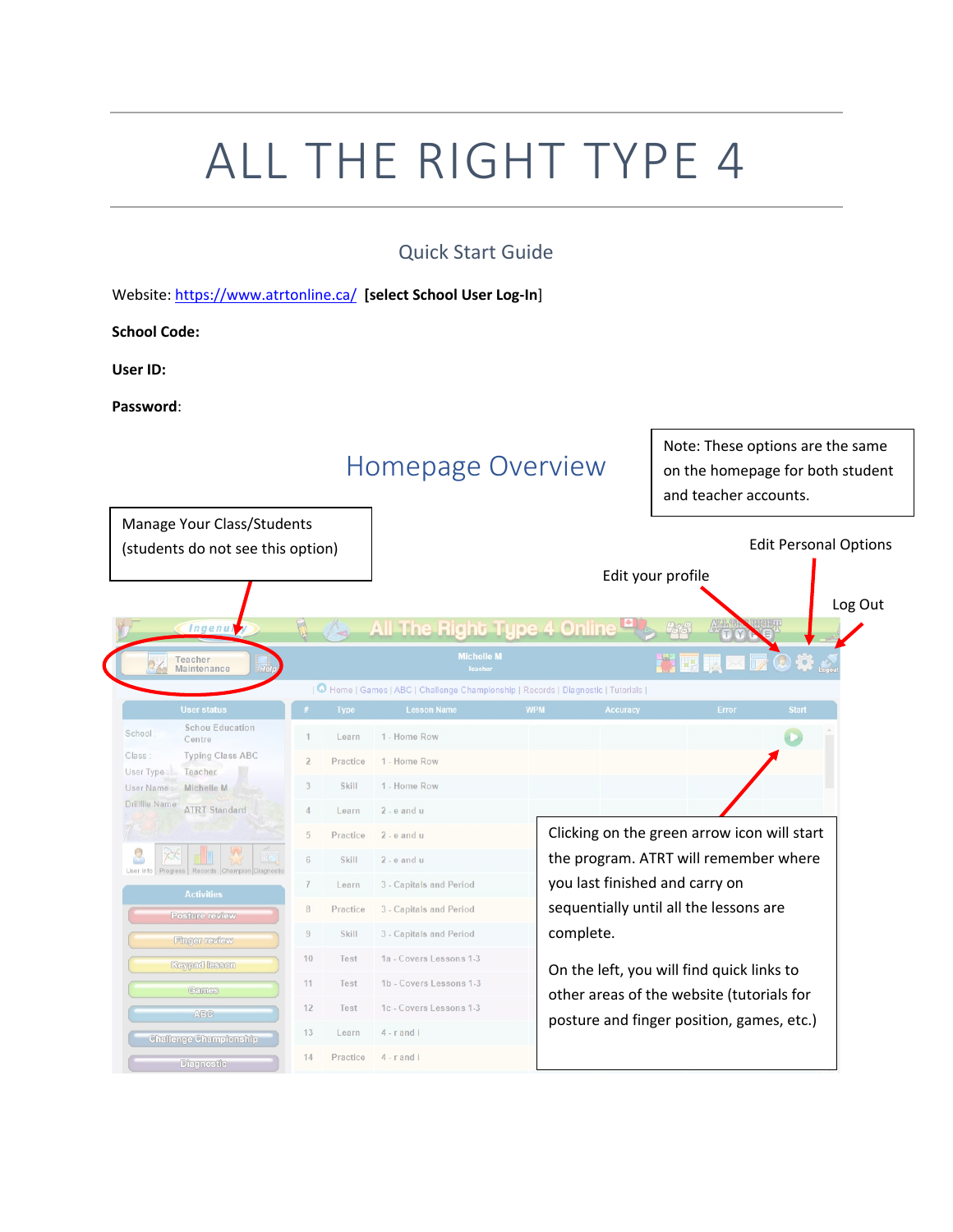# Class Settings

| Manage school                 |                               |      |                  |  |  |  |  |  |  |                                     |                                                           |
|-------------------------------|-------------------------------|------|------------------|--|--|--|--|--|--|-------------------------------------|-----------------------------------------------------------|
| District Name: Burnaby SD #41 |                               |      |                  |  |  |  |  |  |  |                                     |                                                           |
| $#$ ID                        | <b>School Name</b>            | City | Licence          |  |  |  |  |  |  |                                     | View Edit Delete User Class Drillfile Reg. Date Exp. Date |
|                               | 1 2041 Schou Education Centre |      | 3/1000 (17) 金金金品 |  |  |  |  |  |  | $\frac{\text{Apr }18}{\text{2019}}$ | Sep 11,<br>2020                                           |

#### Click here to view all the classes at this school

|              | <b>Manage class</b> |                |                        |                        |              |              |                     |                 |                    |             |                                        |                   |
|--------------|---------------------|----------------|------------------------|------------------------|--------------|--------------|---------------------|-----------------|--------------------|-------------|----------------------------------------|-------------------|
| #            |                     | ID             | <b>Class Name</b>      | $#$ of<br><b>Users</b> | Created by   | Permission 1 | <b>Permission 2</b> | <b>View</b>     | Edit               | <b>User</b> | <b>Records</b>                         | Reg. Date         |
| $\mathbf{0}$ |                     |                | Default Class          | $\mathbf{0}$           |              |              |                     |                 |                    | k.          |                                        |                   |
| 1            |                     |                | 13483 Typing Class ABC | 3                      | Saini, Lucky | M. Michelle  | Chow, Janet         | 50 <sub>o</sub> | class <sub>2</sub> | p3          | 2日回回                                   | Oct 11, 2019      |
|              |                     | Check All<br>H | Uncheck All<br>6 52 03 |                        |              |              |                     |                 |                    |             | class<br><b>P</b><br>class <sub></sub> | $\frac{class}{2}$ |
|              |                     |                |                        |                        |              |              |                     |                 |                    |             |                                        |                   |

Click here to view/edit class settings. It will open the window shown below:

| <b>Editing a class</b>               |                                                                                                                                                                                                                                                                                                                                               |                                            |
|--------------------------------------|-----------------------------------------------------------------------------------------------------------------------------------------------------------------------------------------------------------------------------------------------------------------------------------------------------------------------------------------------|--------------------------------------------|
| School/Class Info.                   |                                                                                                                                                                                                                                                                                                                                               |                                            |
| <b>School Name</b>                   | <b>Schou Education Centre</b>                                                                                                                                                                                                                                                                                                                 | In this window you can change              |
| Class Name                           | Typing Class ABC                                                                                                                                                                                                                                                                                                                              |                                            |
|                                      | Class Permission (Up to two teachers can have full permission for this class.)                                                                                                                                                                                                                                                                | settings for your class. You can:          |
| Permission 1                         | $M$ , Michelle $\blacktriangledown$                                                                                                                                                                                                                                                                                                           |                                            |
| Permission 2                         | Chow, Janet v                                                                                                                                                                                                                                                                                                                                 | Allow students to set a theme<br>$\bullet$ |
| <b>Theme Option</b>                  |                                                                                                                                                                                                                                                                                                                                               | for their user                             |
| <b>Themes</b>                        | $\Box$ (Students can edit their user interface)                                                                                                                                                                                                                                                                                               | Turn on/off sticker rewards<br>$\bullet$   |
| <b>Sticker Option</b>                |                                                                                                                                                                                                                                                                                                                                               |                                            |
| Sticker (Auto)                       | $\Box$ (e-stickers awarded after completing lessons)                                                                                                                                                                                                                                                                                          | Remove the ability for<br>$\bullet$        |
| <b>Class Option</b>                  |                                                                                                                                                                                                                                                                                                                                               | students to change their                   |
| Disable "Edit my profile"            | $\Box$                                                                                                                                                                                                                                                                                                                                        |                                            |
| <b>Drillfile</b>                     | ATRT Standard (87 lessons) (Shared drillfile)<br>$\boldsymbol{\mathrm{v}}$                                                                                                                                                                                                                                                                    | profile                                    |
| <b>Options for all lessons</b>       |                                                                                                                                                                                                                                                                                                                                               | Update the word per minute<br>$\bullet$    |
| <b>Typing Words Per Minute Goals</b> | 30 WPM v (for comments)                                                                                                                                                                                                                                                                                                                       | goal                                       |
| <b>Lesson Error Threshold</b>        | $5\%$ $\bullet$<br>Must achieve threshold to advance and save                                                                                                                                                                                                                                                                                 |                                            |
| <b>Lesson Error Penalty</b>          | $1 \times$ (Number of words deducted for error)                                                                                                                                                                                                                                                                                               | Turn on/off the game area                  |
| Audio/Sound                          | $\overline{\mathscr{L}}$                                                                                                                                                                                                                                                                                                                      |                                            |
| <b>Backspace Key</b>                 | $\begin{picture}(20,20) \put(0,0){\line(1,0){0.5}} \put(15,0){\line(1,0){0.5}} \put(15,0){\line(1,0){0.5}} \put(15,0){\line(1,0){0.5}} \put(15,0){\line(1,0){0.5}} \put(15,0){\line(1,0){0.5}} \put(15,0){\line(1,0){0.5}} \put(15,0){\line(1,0){0.5}} \put(15,0){\line(1,0){0.5}} \put(15,0){\line(1,0){0.5}} \put(15,0){\line(1,0){0.5}} \$ | Most settings you will want to             |
| Sequence                             | $\Box$ (must follow learning order of lessons)                                                                                                                                                                                                                                                                                                | leave as the default (e.g., Drillfile      |
| <b>Spaces After Period</b>           | © One O Two                                                                                                                                                                                                                                                                                                                                   |                                            |
| <b>Option for Learning Lab</b>       |                                                                                                                                                                                                                                                                                                                                               | should be ATRT Standard)                   |
| <b>Junior Display</b>                | Check if using 'ATRT Standard Junior' drillfile only)                                                                                                                                                                                                                                                                                         |                                            |
| <b>Lesson Error Event</b>            | ◎ Beep ○ Caption Flash                                                                                                                                                                                                                                                                                                                        | Click "Submit" at the bottom of            |
| <b>Option for Testing Building</b>   |                                                                                                                                                                                                                                                                                                                                               | the window when you have                   |
| <b>Testing Mode</b>                  | © Speed Goal   10WPM ▼                                                                                                                                                                                                                                                                                                                        |                                            |
|                                      | ◯ Timed Writing 30 sec ▼                                                                                                                                                                                                                                                                                                                      | finished making changes.                   |
| <b>Option for Games</b>              |                                                                                                                                                                                                                                                                                                                                               |                                            |
| Game Available                       | $\overline{\mathcal{A}}$                                                                                                                                                                                                                                                                                                                      |                                            |
| <b>Message</b>                       |                                                                                                                                                                                                                                                                                                                                               |                                            |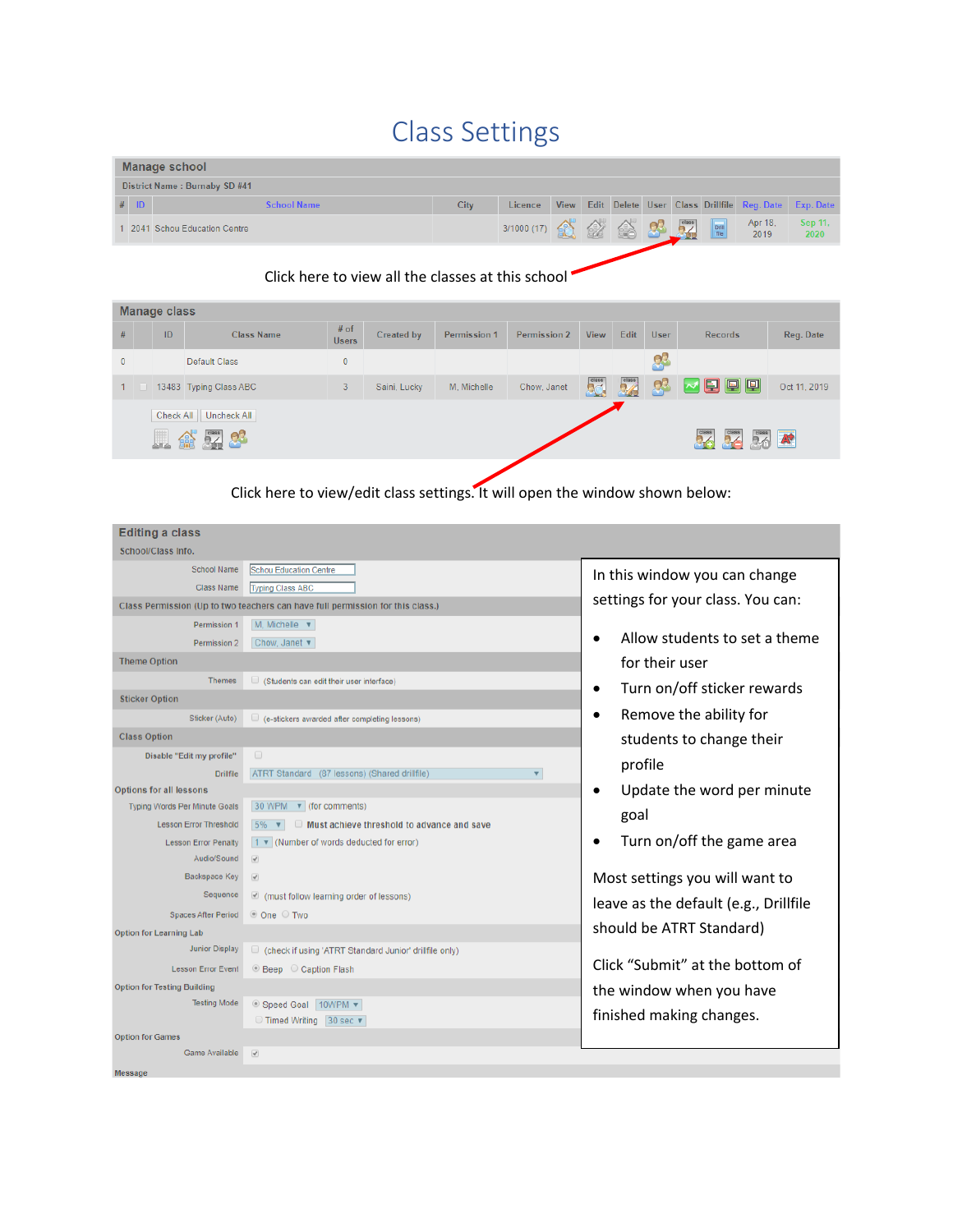## Manage Student Accounts

|              | <b>Manage class</b> |           |                                                |                        |              |              |                     |             |      |             |                                         |              |
|--------------|---------------------|-----------|------------------------------------------------|------------------------|--------------|--------------|---------------------|-------------|------|-------------|-----------------------------------------|--------------|
| #            |                     | ID        | <b>Class Name</b>                              | $#$ of<br><b>Users</b> | Created by   | Permission 1 | <b>Permission 2</b> | <b>View</b> | Edit | <b>User</b> | Records                                 | Reg. Date    |
| $\mathbf{0}$ |                     |           | Default Class                                  | $\mathbf{0}$           |              |              |                     |             |      | Ų.          |                                         |              |
| 1            |                     |           | 13483 Typing Class ABC                         | 3                      | Saini, Lucky | M. Michelle  | Chow, Janet         | 53          | 5%   | 63          | ○国国国                                    | Oct 11, 2019 |
|              |                     | Check All | Uncheck All                                    |                        |              |              |                     |             |      |             |                                         |              |
|              |                     |           | $\frac{class}{2}$ $\frac{1}{2}$<br><b>PART</b> |                        |              |              |                     |             |      |             | class <sub></sub><br>class <sub>2</sub> | <b>BA</b>    |
|              |                     |           |                                                |                        |              |              |                     |             |      |             |                                         |              |

Click here to open the user management page for your class

|              | ≙                       | தி      |               |                   |                                            |             |                                           |            |                  |                                     |      | 2.3.夏多多量画           |  |  |
|--------------|-------------------------|---------|---------------|-------------------|--------------------------------------------|-------------|-------------------------------------------|------------|------------------|-------------------------------------|------|---------------------|--|--|
|              | <b>Manage User</b>      |         |               |                   | <b>School Name: Schou Education Centre</b> |             |                                           |            |                  | <b>Class Name: Typing Class ABC</b> |      |                     |  |  |
| #            |                         | ID      | User ID       | <b>First name</b> | Last name                                  | <b>Type</b> | <b>Class Name</b>                         | Last Login | <b>Drillfile</b> | <b>View</b>                         | Edit | <b>Records</b>      |  |  |
|              |                         | 1384695 | ichow         | Janet             | Chow                                       | Teacher     | Typing Class ABC 2019/05/15 ATRT Standard |            |                  | $\overline{\mathbf{S}}$             | 94   | $\nu$ eed           |  |  |
| $\mathbf{2}$ | $\Box$                  | 1386252 | <b>Mish</b>   | Michelle          | M                                          | Teacher     | Typing Class ABC 2019/10/21 ATRT Standard |            |                  | 8                                   |      | $\nabla$ Q $\nabla$ |  |  |
| $3 -$        | - 0                     | 1386253 | <b>Stu123</b> | Stu               | Dent                                       | Student     | Typing Class ABC 2019/10/11 ATRT Standard |            |                  | 2                                   |      | $\sim$ F e e        |  |  |
|              | Check All   Uncheck All |         |               |                   |                                            |             |                                           |            |                  |                                     |      |                     |  |  |
|              |                         |         |               |                   |                                            |             |                                           |            |                  |                                     |      |                     |  |  |

From here you can edit a student's profile by clicking the edit icon at the end of the row with their name. This is where you would go to change a student's password. Note: Usernames cannot be changed.

### Student Account Info Cards

On the Manage User page you can create a set of login user ID cards for your students by clicking here:

|   | 龠                  | 54 83   |               |                                            |           |             |                                           |            |                  |                                     |      | 2.3要3名信日       |  |
|---|--------------------|---------|---------------|--------------------------------------------|-----------|-------------|-------------------------------------------|------------|------------------|-------------------------------------|------|----------------|--|
|   | <b>Manage User</b> |         |               | <b>School Name: Schou Education Centre</b> |           |             |                                           |            |                  | <b>Class Name: Typing Class ABC</b> |      |                |  |
| # |                    | ID      | User ID       | First name                                 | Last name | <b>Type</b> | <b>Class Name</b>                         | Last Login | <b>Drillfile</b> | View                                | Edit | Records        |  |
|   |                    | 1384695 | jchow         | Janet                                      | Chow      | Teacher     | Typing Class ABC 2019/05/15 ATRT Standard |            |                  | o                                   | Θ.   | $\blacksquare$ |  |
|   |                    | 1386252 | Mish          | Michelle                                   | M         | Teacher     | Typing Class ABC 2019/10/21 ATRT Standard |            |                  |                                     |      | <b>E oo</b>    |  |
|   |                    | 1386253 | <b>Stu123</b> | Stu                                        | Dent      | Student     | Typing Class ABC 2019/10/11 ATRT Standard |            |                  | R                                   | Ω,   | 旧日日            |  |

First, you will need to select the students you wish to print ID cards for by checking the boxes in the row with their names. You will also need to select which teacher's name you would like to appear on your ID cards.

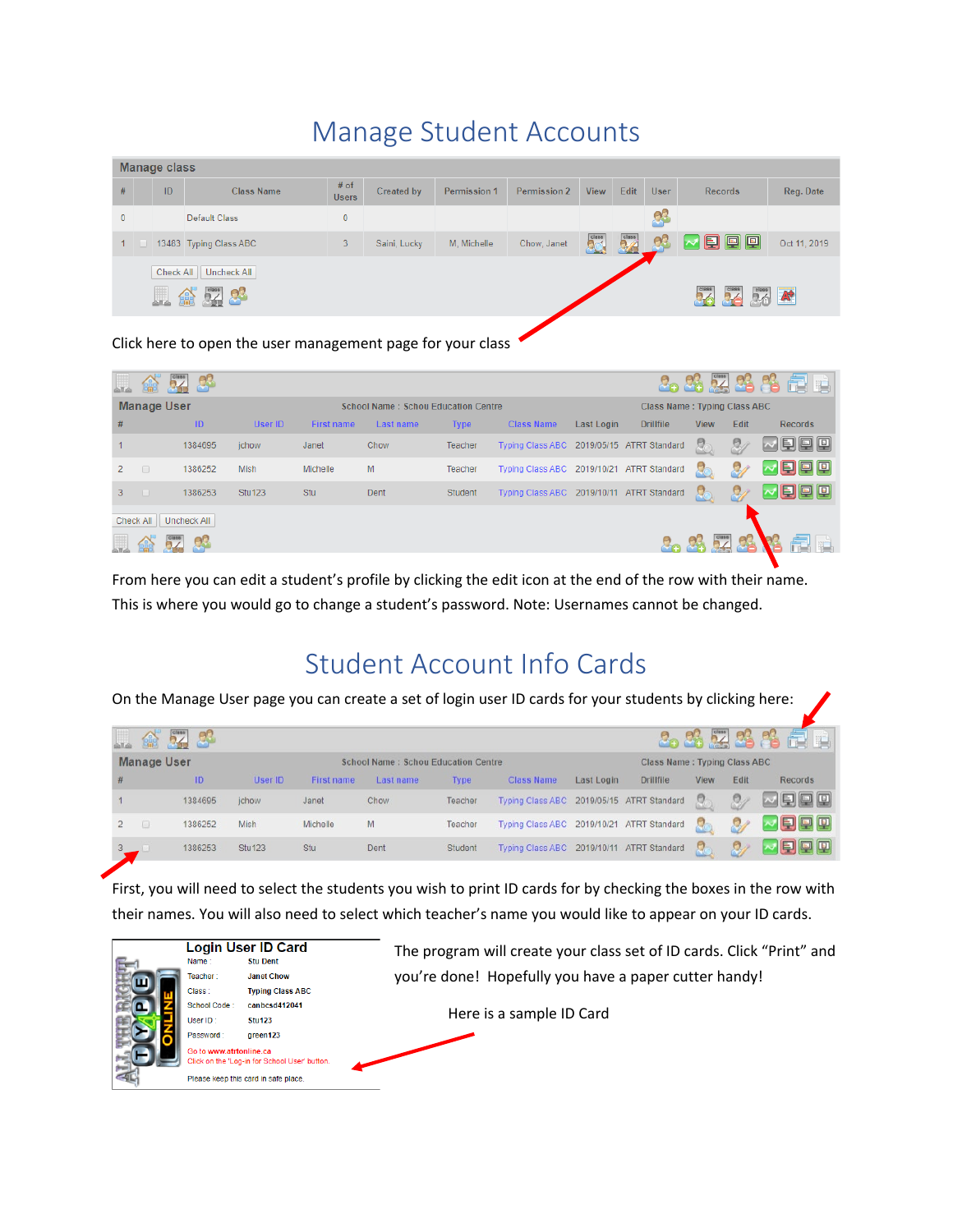## Student Records

To view records for your entire class, go to the "Manage Class" page. As review, we get to the Manage Class

**Fabrical** 

|              | <b>Teacher</b><br><b>Maintenance</b><br>page from the homepage by clicking<br>, and then clicking this icon<br>[make<br>sure you click the icon next to your class] |                     |                         |                        |              |                     |                     |             |      |             |                                              |              |
|--------------|---------------------------------------------------------------------------------------------------------------------------------------------------------------------|---------------------|-------------------------|------------------------|--------------|---------------------|---------------------|-------------|------|-------------|----------------------------------------------|--------------|
|              |                                                                                                                                                                     | <b>Manage class</b> |                         |                        |              |                     |                     |             |      |             |                                              |              |
| #            |                                                                                                                                                                     | ID                  | <b>Class Name</b>       | $#$ of<br><b>Users</b> | Created by   | <b>Permission 1</b> | <b>Permission 2</b> | <b>View</b> | Edit | <b>User</b> | <b>Records</b>                               | Reg. Date    |
| $\Omega$     |                                                                                                                                                                     |                     | <b>Default Class</b>    | $\mathbf{0}$           |              |                     |                     |             |      | 9.          |                                              |              |
| $\mathbf{1}$ |                                                                                                                                                                     |                     | 13483 Typing Class ABC  | 3                      | Saini, Lucky | M. Michelle         | Chow. Janet         | ba.         |      | Ų.          | $\blacksquare$ $\blacksquare$ $\blacksquare$ | Oct 11, 2019 |
|              |                                                                                                                                                                     | Check All           | Uncheck All<br>-83<br>編 |                        |              |                     |                     |             |      |             | $\frac{class}{2}$                            | $\mathbf{A}$ |
|              |                                                                                                                                                                     |                     |                         |                        |              |                     |                     |             |      |             |                                              |              |

Next, click on this icon to open the class records page.

If you want to see an individual report for a specific student, click on the "user" icon  $\Box$  on the Manage

Class page. Next, select that same green record icon . This will display a more detailed report for the student you have selected.

The other records available include the progress report (both class wide and individual student reports). This report demonstrates the lessons the student(s) has/have completed as a quick reference. Click on either one of these icons:



(The first opens the report in landscape format and the second opens the report in portrait format).

Need help? Click on the help icon on the top menu bar to access the PDF user guide and many helpful videos.